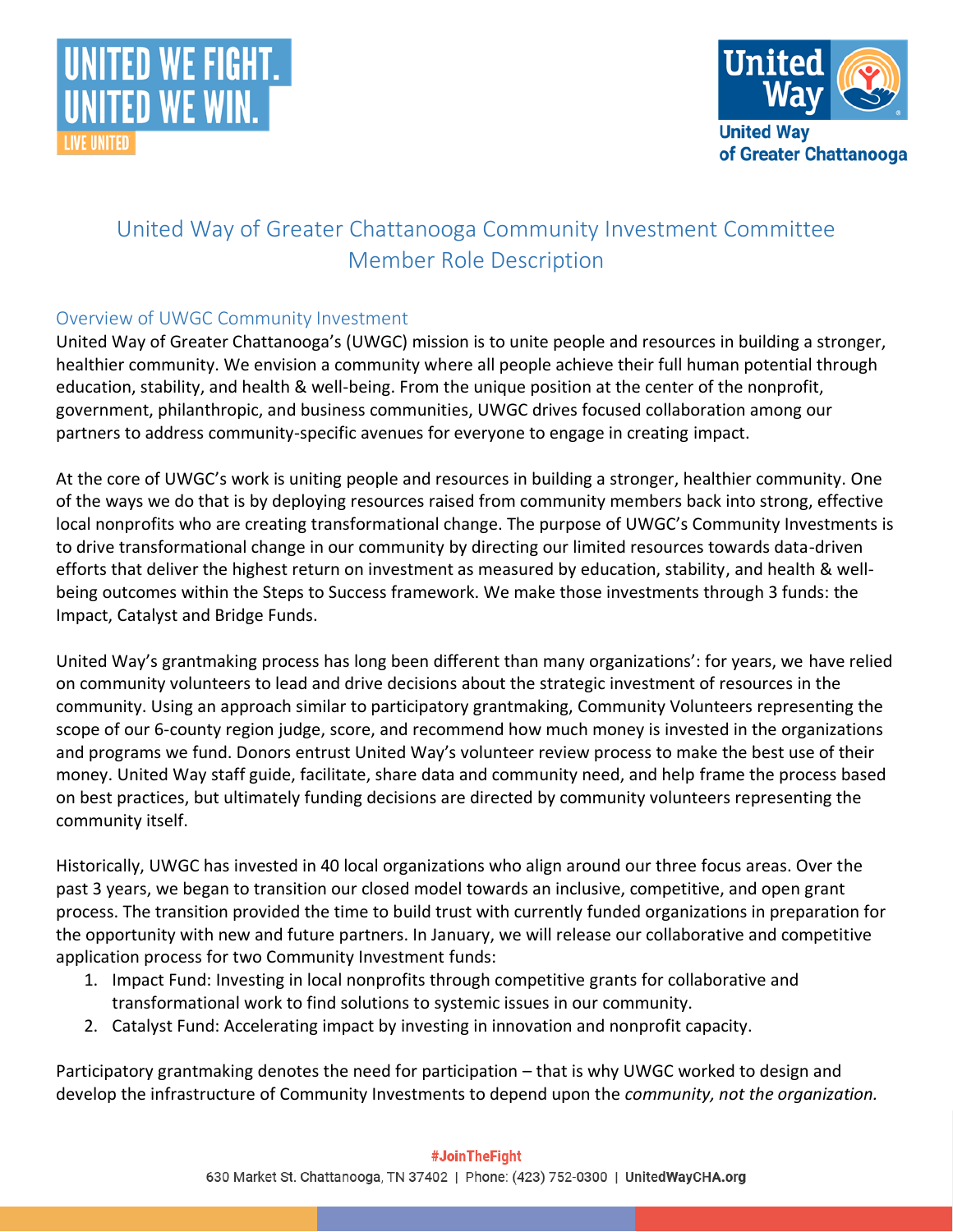



### Community Investment Committee Purpose & Description

The purpose of the Community Investment Committee is to oversee the Community Investment application process and make final funding recommendations based on reviews and scoring from Volunteer Advocates for final review and approval of the United Way Board of Directors. This committee will and should reflect the diversity and uniqueness of our 6-county region of Greater Chattanooga. Individuals of various backgrounds, demographics, professional and personal expertise, passions, and goals bring deep value to the scope of impactful work for resource investment.

### Member Requirements & Qualifications

This group of committee members must have a civic awareness and understand and believe in the goal of for our community to truly work towards opportunity for all. This committee must consist of individuals with expertise in one or more of the following areas: community planning; awareness of community needs and assets; expertise in the area(s) of education, stability/economic mobility, and/or health & well-being; data and learning; equity, diversity, and inclusion expertise; financial expertise; or legal expertise.

### Member Commitment & Expectations

- The Community Investment Committee meets annually in May to review and recommend funding to the UWGC Board of Directors
- Each term is three (3) consecutive years with the opportunity to reapply and enroll after term completion
- Attend Committee trainings in April
- Commit to Diversity, Equity and Inclusion in all decision-making
- Commit to acting in an ethical manner (i.e. full disclosure, record any conflicts of interest).
- Align with and practice United Way's Organizational values
- There is no minimum financial requirement
- Bring your best expertise, community connections, business, government, philanthropy, and passions.

## Benefits to Volunteering with UWGC

- 1. Build new and existing relationships with members of our community and further connect them to United Way of Greater Chattanooga.
- 2. Gain an understanding of key issues in our community to invest in best strategies and solutions.
- 3. Learning and development of skills such as professional credibility, processes, operations, leadership, interpersonal communication, decision-making, budgeting, and investments.
- 4. Access to a network of people who share your commitment to this region and serving all people in an equitable manner.
- 5. Expand network across a diverse scope of stakeholders, experiences, programs, and sectors to understand and impact all people.
- 6. Maximize passions and expertise to make transformational impact with our community.
- 7. Opportunity to find pathways to achieve your vision and goals in the community.

#### #JoinTheFight

630 Market St. Chattanooga, TN 37402 | Phone: (423) 752-0300 | UnitedWayCHA.org